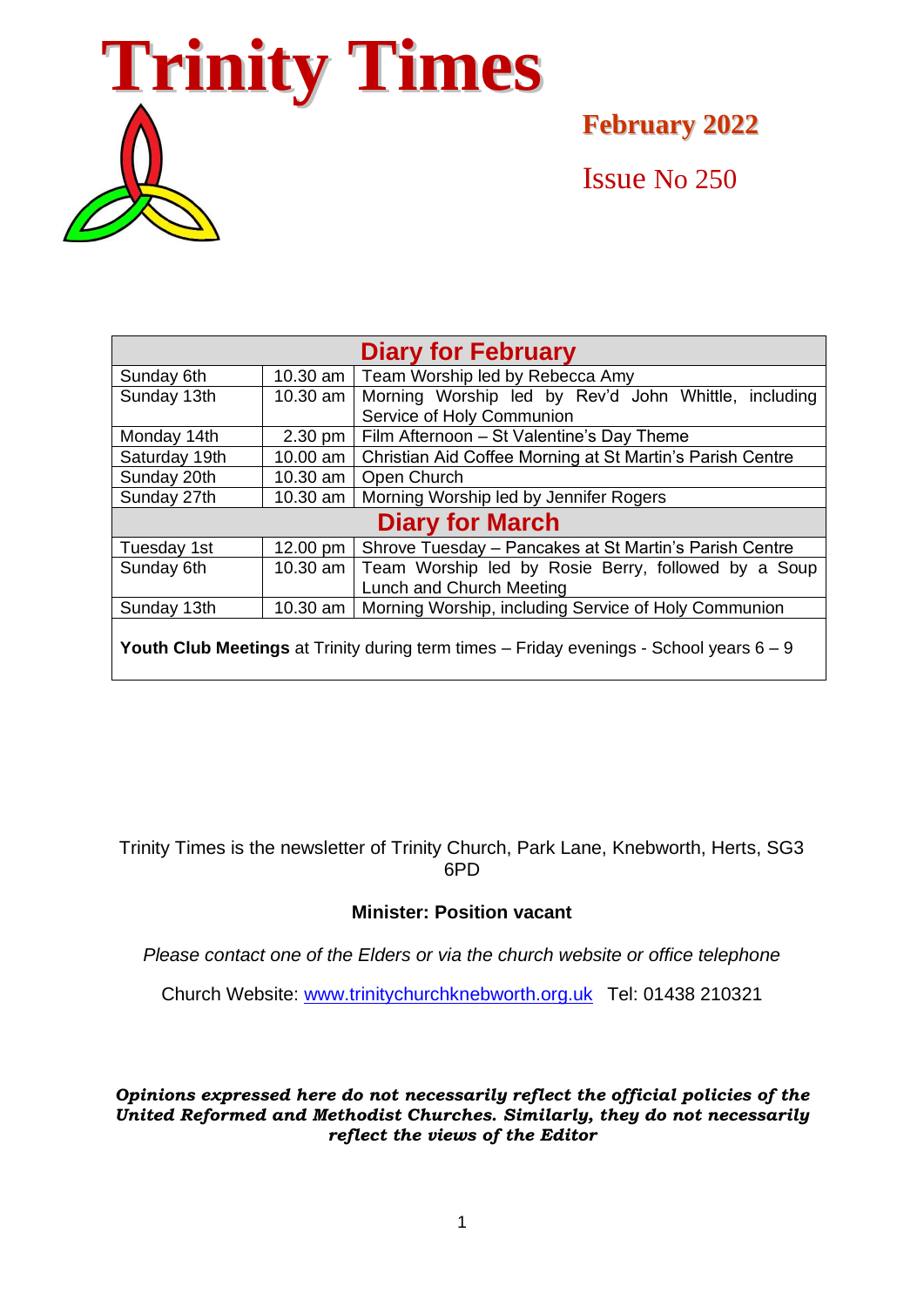## **NOTES FROM THE EDITOR**

With Christmas and New Year now behind us, and with Easter still some weeks away, Trinity Times is back on track with the first issue of 2022.

I would again wish to thank our regular correspondents for their continued support (occasionally with a bit of chivvying along by yours truly!). However, I would be pleased to welcome contributions from other sources at any time – perhaps you could think about making that a belated New Year resolution.

*Graham Fothergill*

#### **FAMILY NEWS**

In my struggle for inspiration for what to write I looked back to what I wrote a year ago. I quote the first paragraph and wonder how little I would need to change to use it again? *"Of course the news on the lips of many at present is about who has had their vaccination. I know many in the church family have, or are waiting expectantly for an appointment soon. It is clear that there is no quick pathway back to resuming the personal gatherings and meetings that we long to be able to have, but surely it is a significant step towards those gradually and appropriately returning. Like longer days and spring buds it feels like the signs of re-birth that unfold with Spring and Easter."*

I reflect on the difficulty of sharing news of members here, navigating the boundaries of people's feelings about what is mentioned, what is not mentioned and how much detail is included. But for the last two years there has been a growing challenge in what we all tell each other. We no longer have all the open channels of social life, church groups, community events, the seemingly random networks of who encounter each other and have normal group conversations where it is clear what is open knowledge and what is a private conversation. I believe we are all living at some level with the implications of that constraint, and it has been part of the reason for us losing the breadth of nuance in many areas of life.

This means that the news I share of Trinity Family seems very sparse and quite impersonal. Certainly, over recent months various members have had quite direct effects of the Covid virus, personally and within close family or friends. Others have experienced, and are experiencing, the difficulties of a variety of other health challenges that cannot currently be addressed in the ways we might normally hope for and expect. Many are finding the isolation so profound that it is hard to see any "signs of re-birth". Some have faced more acutely the challenges they already experience in their lives, and some have encountered new situations without the benefit of usual resources to help them through. We each have our own approaches to managing these challenges, and some of the ways forward have included the development of new and positive solutions. I do believe that much personal kindness certainly happens and there are examples of new channels of support that have opened for some.

It is so easy to feel helpless and inadequate about what we can do and be to others. But I hope that we can see glimpses of where God's love still emerges through the encounters we have with others, expected or unexpected. I feel confident that many of those were in evidence on Christmas Day through the amazing project that, from the vision of a few Trinity members, organically grew to an open Community Christmas Dinner in our building, organised by an integrated team of volunteers from church and community. They were drawn together, bringing the reality of food and friendship on a day which many find difficult for so many reasons of personal circumstance and history. It certainly sounds to me as though it was a significant step of faith affirmed by its reception and its outcome.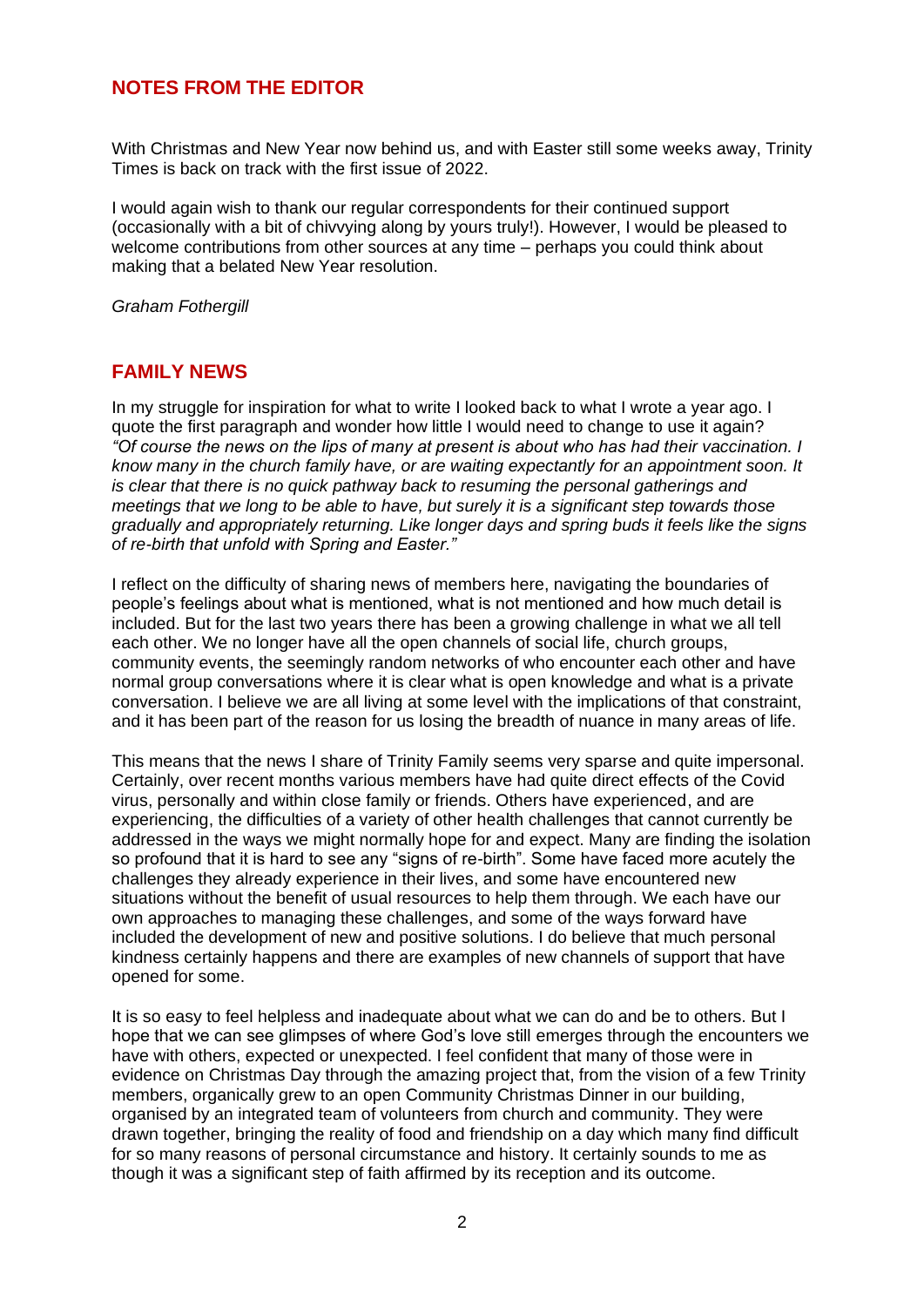As we move into new ways of developing the leadership of Trinity, may we mirror that vision with trusting steps into unknown territory and belief that God will be our inspiration and guide. May we gradually develop together confidence for the challenges, and strength through the sharing of all our varied gifts as we reconnect with each other and with the communities to which we belong.

I hope that it will not be too many months before we can all share more fully in the news of our church family in much more tangible and personal ways. Meanwhile if you have news you are happy to have shared through this "column" please let me know!

*Gill Hughes*

## **PARISH NEWS ARTICLE**

This is the text of the Trinity article that has been prepared by Rosie Berry for the February edition of the Knebworth Parish News. (*Ed.*)

February is often regarded as a dull month. I am indebted to my daughter, Helena, who sent me an interesting link: (see below)

National LGBT History Month 29 Jan to 5 Feb – National Storytelling Week 7 to 13 Feb – National Apprenticeship Week 2 Feb – Candlemas 2 Feb – World Wetlands Day (Ramsar Convention) 4 Feb – World Cancer Day 8 Feb – Safer Internet Day 14 Feb – St Valentine's Day 14 to 21 Feb – National Nest Box Week 15 Feb – International Childhood Cancer Day 18 to 24 Feb – National Chip Week 7 to 13 Feb – Student Volunteering Week 22 Feb – World Thinking Day 21 Feb to 6 March – Fair Trade Fortnight. 1 March – Shrove Tuesday

If you would like further details go to [http://projectbritain.com/specialdays/feb.htm.](http://projectbritain.com/specialdays/feb.htm) You can also google each event. Suddenly February seems an active month! Enjoy the first signs of spring – God bless.

Rosie Berry, an Elder at Trinity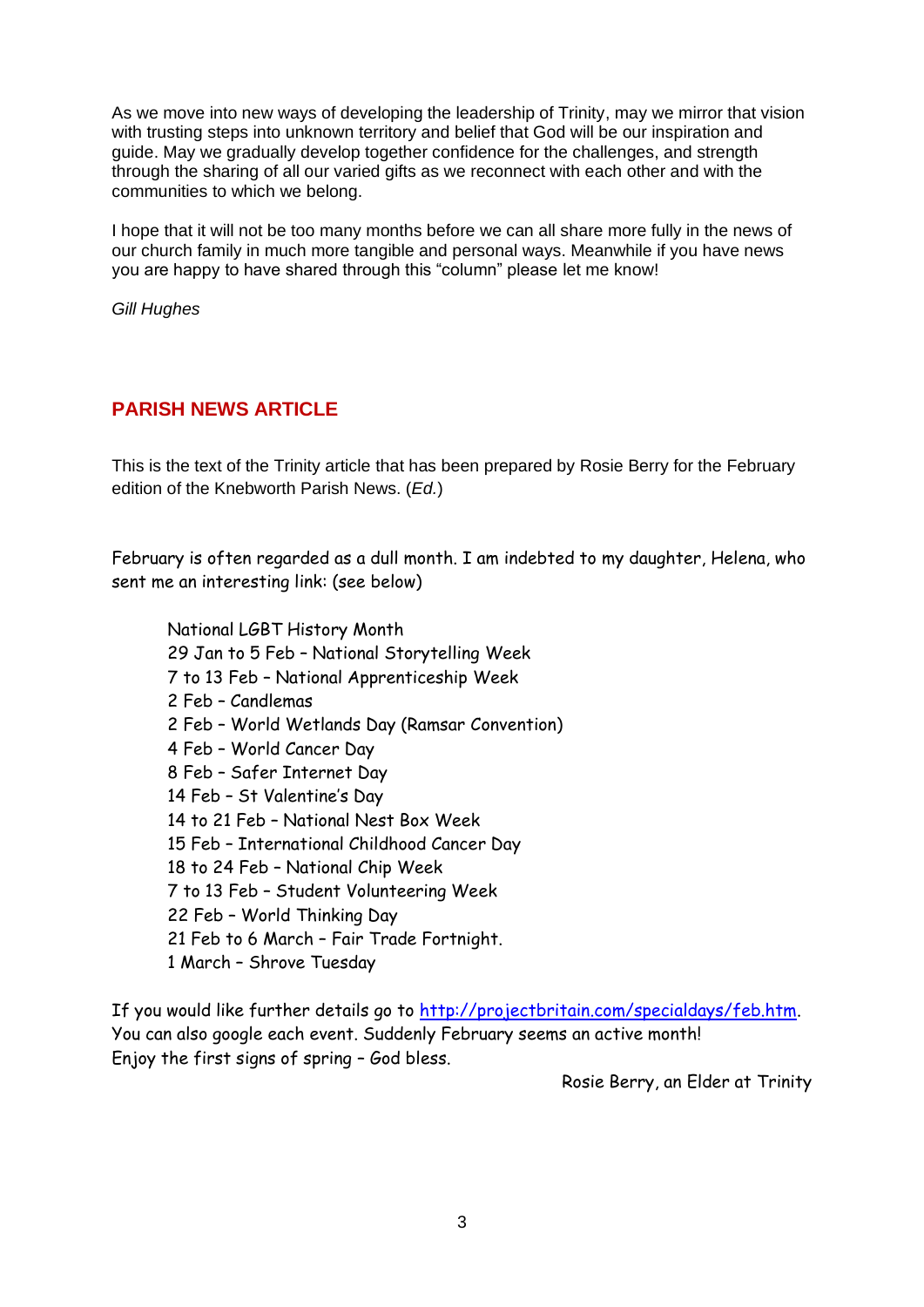## **MISSION AND CHARITY NEWS**

## **February Outreach Charity**



**Bridge Builders** is a Christian Trust which works in partnership with primary school teachers, church leaders and committed volunteers in Stevenage and the surrounding area.

#### **Their vision is that every child within the community should have opportunities to explore the values of the Christian faith**.

They provide:

- opportunities for children to explore the Christian faith through assemblies and class work;
- visits to local churches for themed events;
- mentoring and pastoral support for vulnerable children: and
- mid-week clubs for children in years 3-9.

To find out more, to donate or become a supporter, go to: [www.bridgebuilderstrust.org.uk](http://www.bridgebuilderstrust.org.uk/) [Friends of Bridge Builders | Bridge Builders \(bridgebuilderstrust.org.uk\)](https://www.bridgebuilderstrust.org.uk/friends)

Email : [admin@bridgebuilderstrust.org.uk](mailto:admin@bridgebuilderstrust.org.uk)

Telephone: 01438 314314 Tuesdays and Thursdays 9.30am - 3.00pm

*Camilla Straughn (on behalf of the Mission Group)*

# **THANK YOU**

I would like to take this opportunity to thank all the volunteers and guests who made the Christmas Day lunch at Trinity Church such a success.

There are too many people to name individually, everything from the initial planning to the final clearing up went so well, despite Covid issues.

On a personal note it was a very different Christmas Day for me, spending time with people I had only just met and working as a team brought a whole new meaning of Christmas to me. I hope we will go on to have further events in the future.

Kathy Cole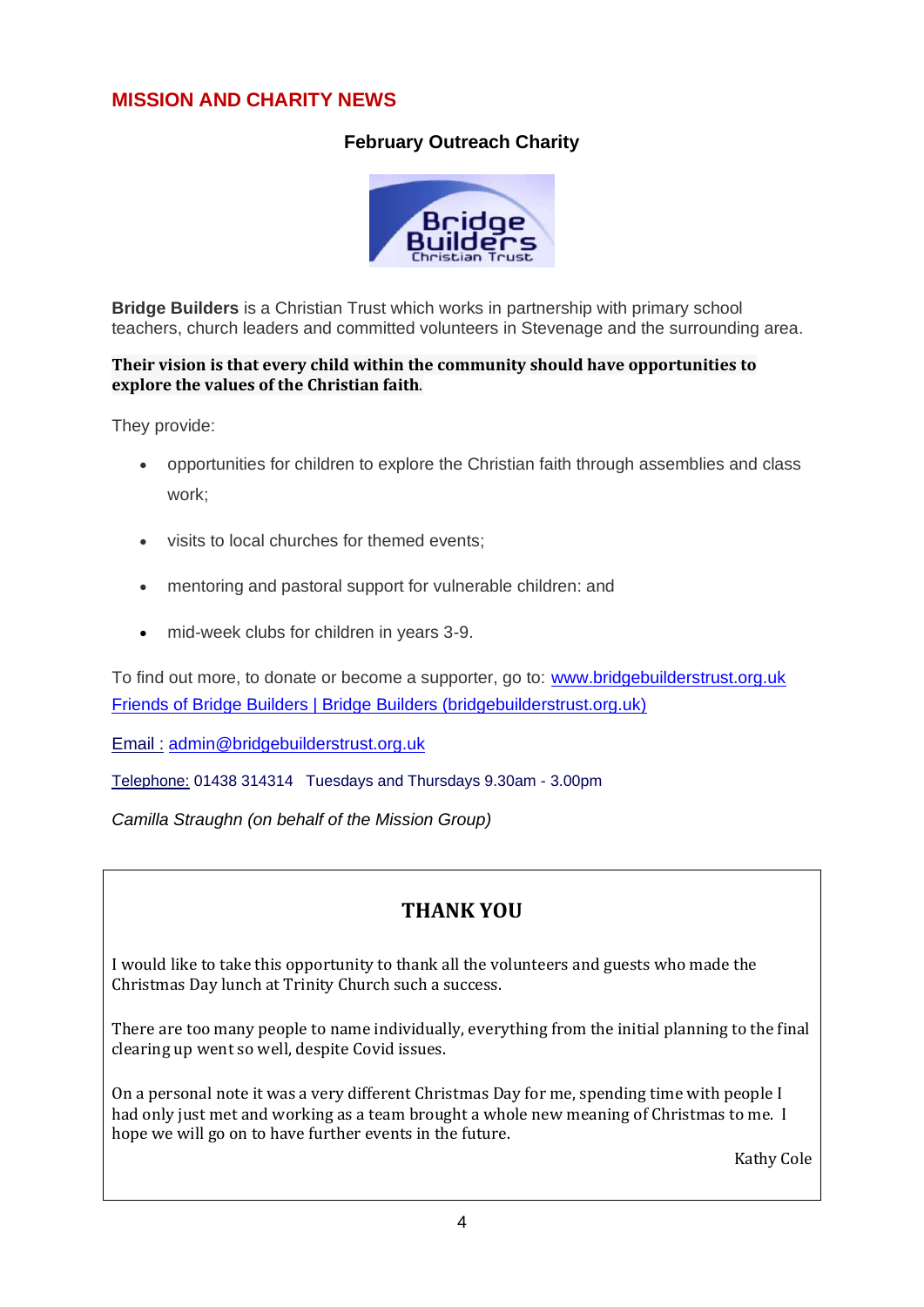### **Used Postage Stamps**

I am collecting used postage stamps – UK and foreign - for the charity Parkinson's UK. Please help me with this, if you can. Just cut round each stamp, leaving an edge of paper.

\_\_\_\_\_\_\_\_\_\_\_\_\_\_\_\_\_\_\_\_\_\_\_\_\_\_\_\_\_\_\_\_\_\_\_\_\_\_

For more information, please phone 01438 815414.

*Kay Loveless*

#### **Some Dates from the Social Committee**

Monday, 14th February at 2.30 pm - Film Afternoon (with a St Valentine's Day theme)

Thursday, 14th April (Maundy Thursday) at 7.00 pm - Agape Meal

Saturday, 16th April at 2.30 pm – Afternoon Tea and Easter Egg Hunt

## **KNEBWORTH FAMILY OF CHURCHES**



**\_\_\_\_\_\_\_\_\_\_\_\_\_\_\_\_\_\_\_\_\_\_\_\_\_\_\_**

#### **Village Carol Singing**

On the evening of Wednesday, 15th December, a hardy bunch of singers from Knebworth Family of Churches set out for a session of carol singing around the village. Starting in the entrance hall at Deanscroft, they then moved on to sing outside the British Legion. From there they carried on to Lowe House, then to Robert Ellis Court and finally onto St Martin's Green. As a result of their efforts, they raised the princely sum of £150 for Christian Aid. Thank you to all who took part and to those who contributed to this worthy cause.

#### **Week of Prayer for Christian Unity**

Through the period from 18th to 25th January, daily prayer sessions were held by Zoom to demonstrate Knebworth Family of Churches' contribution to the Week of Prayer for Christian Unity, each session being led by a member of one of the member churches. In addition, on Sunday, 23rd January at 3.00 pm, there was a United Service at St Martin's using worship resources prepared by the Middle East Council of Churches and based on the theme "We Saw His Star in the East". The retiring collection in aid of "Open Doors" raised a total of £191.20.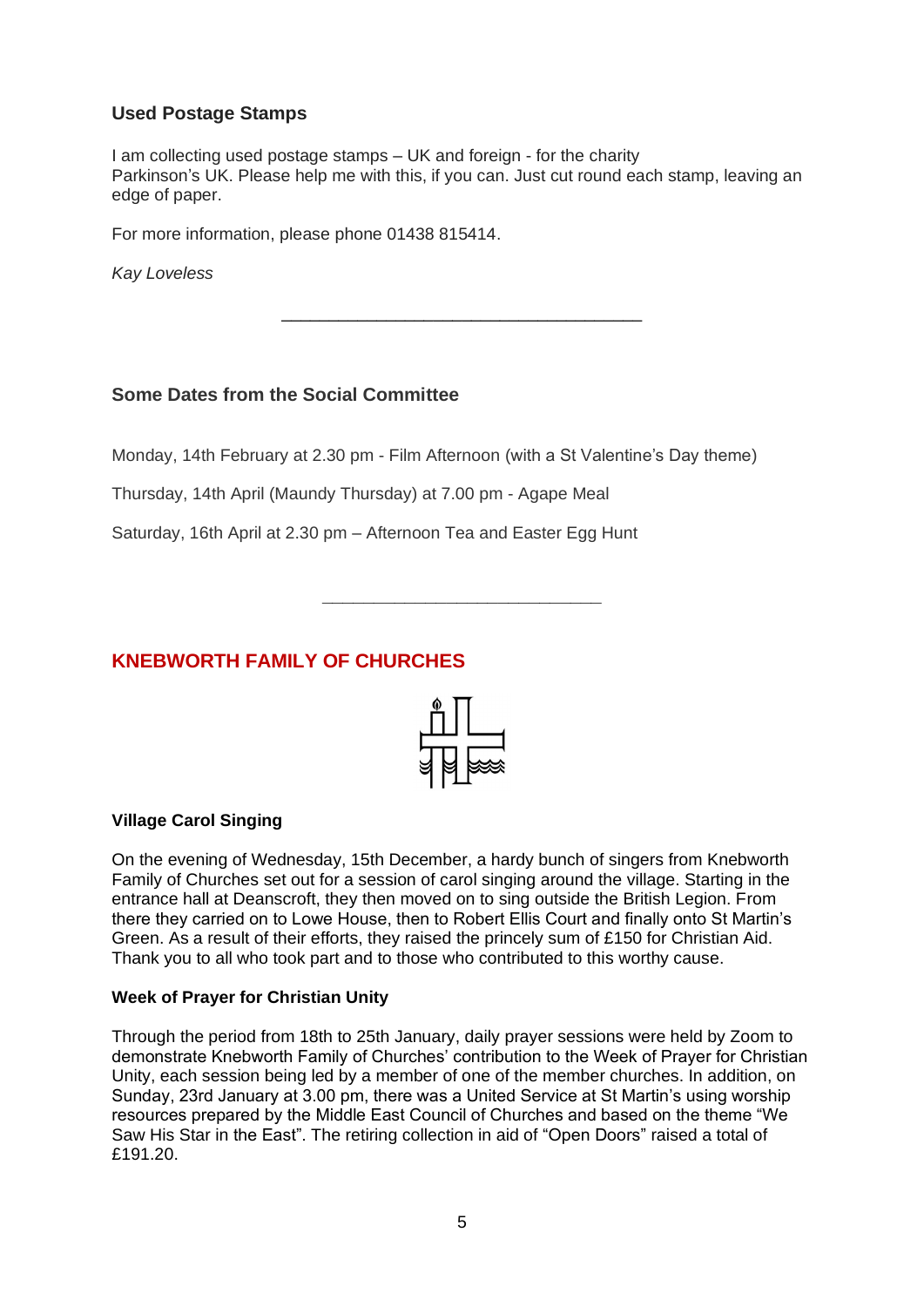#### **Forthcoming KFC Services and Events**

By the time this issue of Trinity Times reaches you, the KFC Steering Group will have met to discuss and arrange a number of services and events that will be taking place in the next few months. These will include the Lent Groups, the Good Friday Walk of Witness and services to reflect Easter and Pentecost, as well as setting a date for the KFC Annual General Meeting. Relevant information on these will be in next month's Trinity Times; watch this space!

#### **KFC Coffee Morning**

The next KFC Coffee Morning will be held on **Saturday, 19th February,** between 10.00 am and 12 noon in the Parish Centre, adjacent to St Martin's Church, and as usual there will be a Traidcraft stall.

Donations made at our Coffee Mornings are used to support various charities. Many thanks to everyone for your continuing support.

Further information on the KFC Coffee Mornings can be found on the final page of this newsletter.

*Graham Fothergill Secretary: The Knebworth Family of Churches*

## **LENT GROUPS**

*Knebworth Family of Churches will again be running its Lent Course on Zoom this year.* 

*The study material has not yet been chosen, but please look out in February for the details and forms to be filled in if you would like to host, lead or attend a group. These will be made available in church and online.* 

*The groups will start in the week beginning 7th March, with five sessions, one a week, of approximately ninety minutes duration, leading up to Holy Week just before Easter. The groups will be made up of people from the different churches and anyone without a regular church connection is welcome to join. If you cannot follow on Zoom, paper copies can be made available for private study.* 

*If you would like any more information, you can contact me on [gafothergill@gmail.com](mailto:gafothergill@gmail.com) or on 01438 813371.*

**\_\_\_\_\_\_\_\_\_\_\_\_\_\_\_\_\_\_\_\_\_\_\_\_\_\_\_\_\_\_\_\_\_\_\_\_\_\_\_\_\_\_\_\_**

#### **METHODIST NEWS**

#### **Message from Rev'd Malcolm Peacock**

Resolutions, particularly at New Year seem to be easily made and even more easily broken. Sometimes we make resolutions that are more aspirational than possible. Yet even though we know that we will still make the resolutions because a significant part of us wants to be different and we want to fulfil whatever we have resolved to do.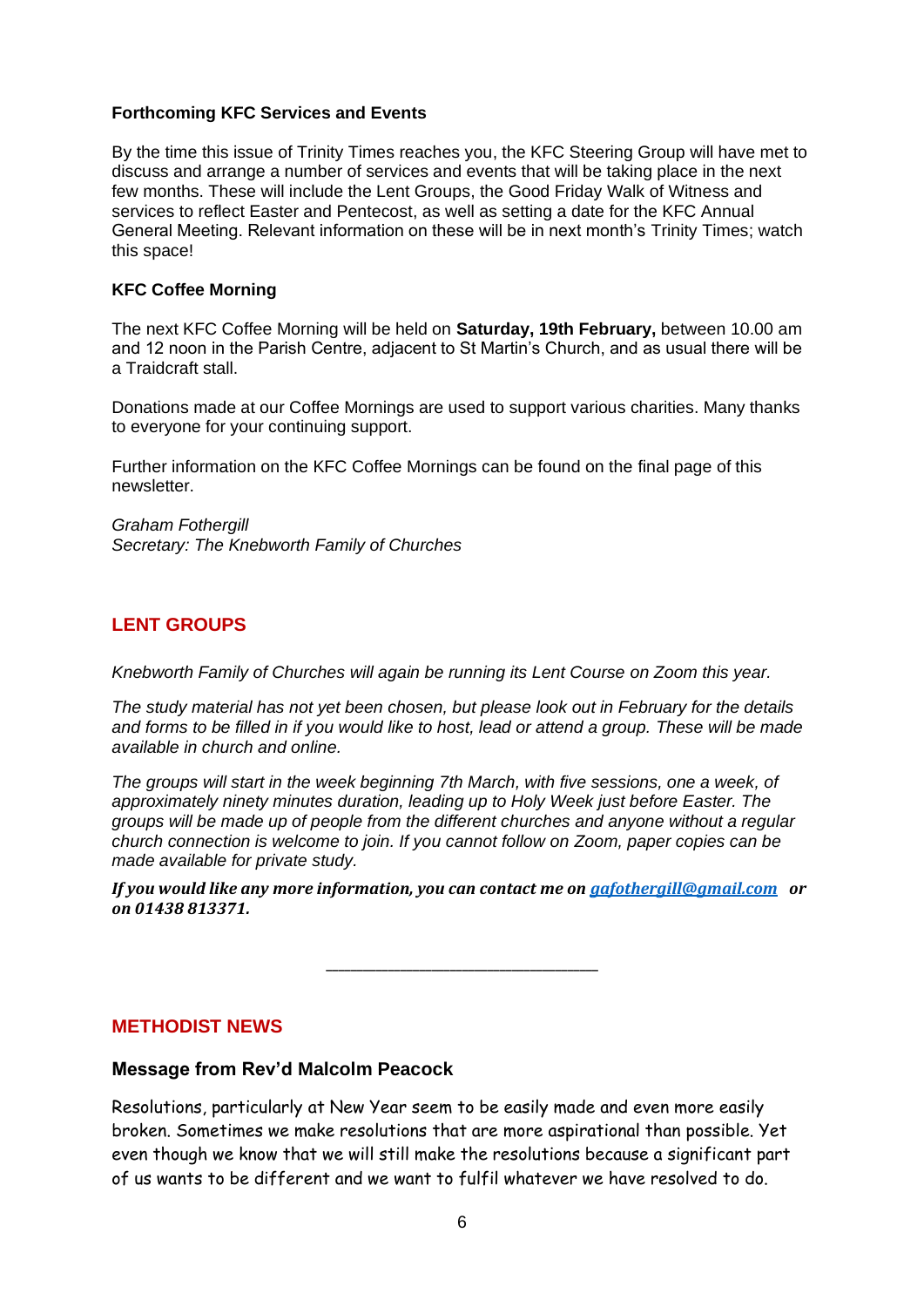St. Paul sums up this dilemma using the more spiritual language, Romans 7 v 19 'I want to do what is good, but I don't. I don't want to do what is wrong, but I do it anyway.' In outlining the dilemma this way, Paul very neatly demonstrates the difference between law and grace in the context of the Christian life.

It is one of those realities of the Christian life that when we find faith in Jesus Christ, we want to do those things that are right. We want to do what is right, keep the law as the Bible describes it, be fair and be good. We want to exhibit the virtues of loving, of patience, kindness, gentleness. We want to do these things; we resolve to do these things and we find ourselves falling short and failing.

How we react is a key measure of our faith. When we fail, sometimes we say I will not put myself in that position again and we refuse to take any risks and we refuse to commit to anything again. We might have qualifications and abilities, but we refuse to do anything that might be even a little risky or difficult. If we have been treated badly when we have made mistakes and got things wrong, I can understand such a view. It seems to me, though, that such views are like living under a punitive regime of laws where it is fear and anxiety that become the motivating forces in our lives.

The alternative is to be aware of grace. At the heart of living in grace is the understanding that failure is not the closing of opportunity, but grace allows us a way through failure that allows for growth and continued development, learning from mistakes and continuing to take the risk of using gifts and abilities well for the service and benefit of others. The difference between living under law and living under grace is the central place of love and forgiveness when we know ourselves to be living under grace.

Christina Rosetti wrote the carol, 'Love came down at Christmas.' It is a reminder that the Christian Church tells the good news that God loves us and will forgive us, letting us make a new start and that new start is living under grace. God doesn't want to trip us up, find us out or make us feel small. God wants us to grow, develop, learn and be at peace, and God allows this to happen by taking the risk of loving us unconditionally, forgiving us and offering us opportunity of a new start.

I would like all of us to make two resolutions this year – one is this - to treat each other as we have been treated by God, that we love each other, forgive each other and help each other to a new start; and the second resolution, to be as gentle and as loving to ourselves as God is to us so we can truly grow to be the people God want us to be.

#### *Malcolm*

*{The above item was reproduced from the January 2022 edition of the North Herts Circuit Newsletter}*

\_\_\_\_\_\_\_\_\_\_\_\_\_\_\_\_\_\_\_\_\_\_\_\_\_\_\_\_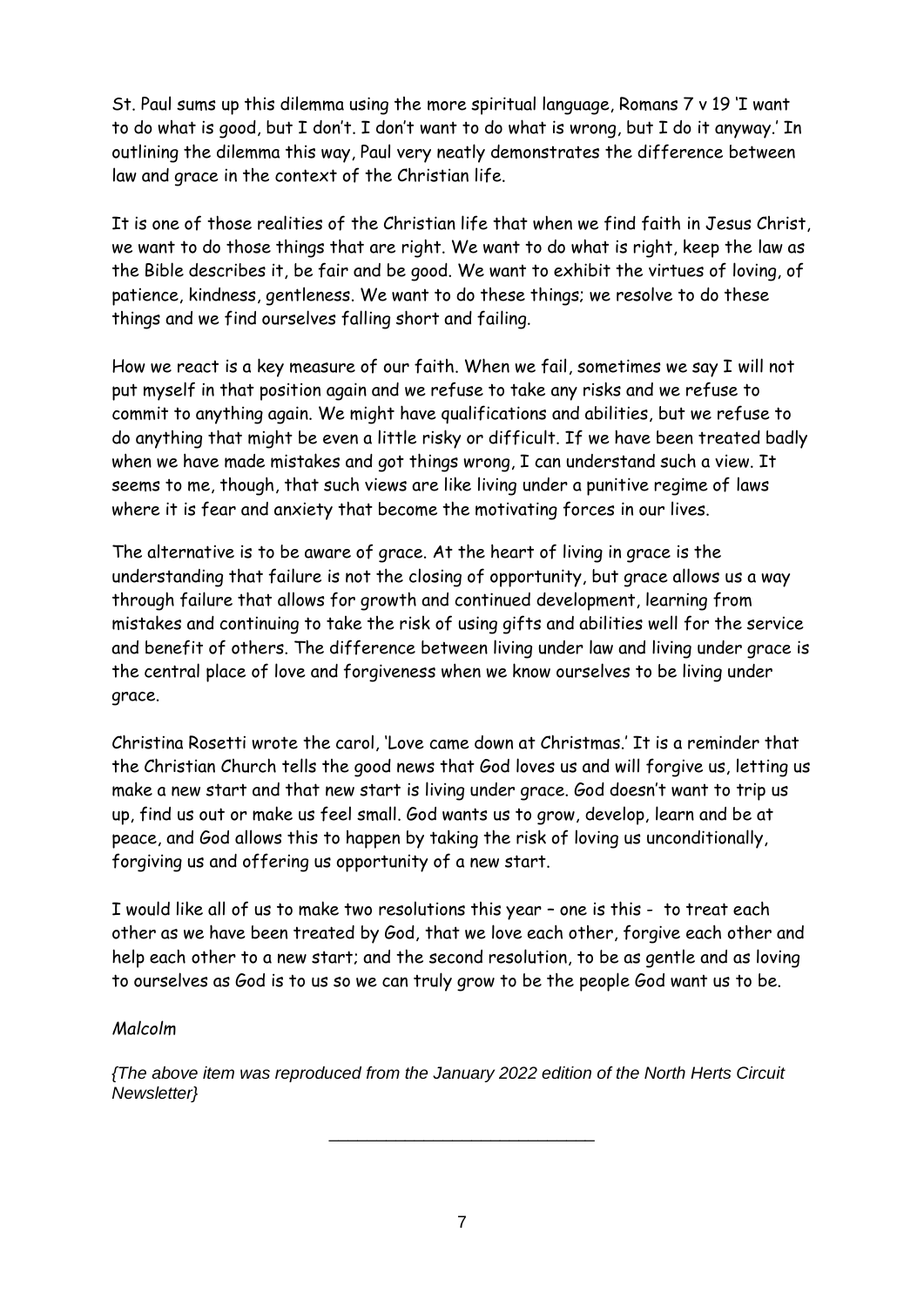## **The Mountain**



If the mountain seems too big today then climb a hill instead; If morning brings you sadness it's okay to stay in bed. If the day ahead feels heavy and your plans feel like a curse, There's no shame in rearranging, don't make yourself feel worse. If a shower stings like needles and a bath feels like you'll drown; If you haven't washed your hair for days, don't throw away your crown! A day is not a lifetime. A rest is not defeat. Don't think of it as failure, Just a quiet, kind retreat. It's okay to take a moment From an anxious, fractured mind. The world will not stop turning While you get realigned! The mountain will still be there When you want to try again You can climb it in your own time, Just love yourself till then!

#### **Laura Ding-Edwards**

\_\_\_\_\_\_\_\_\_\_\_\_\_\_\_\_\_\_\_\_\_\_\_\_\_\_\_\_\_\_\_

#### **To Make You Smile**

A little girl had been to Sunday School for the first time and was asked by her mother how it compared with her new primary school. "Oh, I like it much better," she said. "There are no exams there, you go only once a week for an hour, and at the end you go to heaven instead of high school."

\_\_\_\_\_\_\_\_\_\_\_\_\_\_\_\_\_\_\_\_\_\_\_\_\_\_\_\_

*Please send items for the March issue of Trinity Times to Graham Fothergill by Thursday, 17th February:*

> *E-mail [gafothergill@gmail.com](mailto:gafothergill@gmail.com) Telephone 01438 813371* or drop them in at 7 Stockens Dell, Knebworth